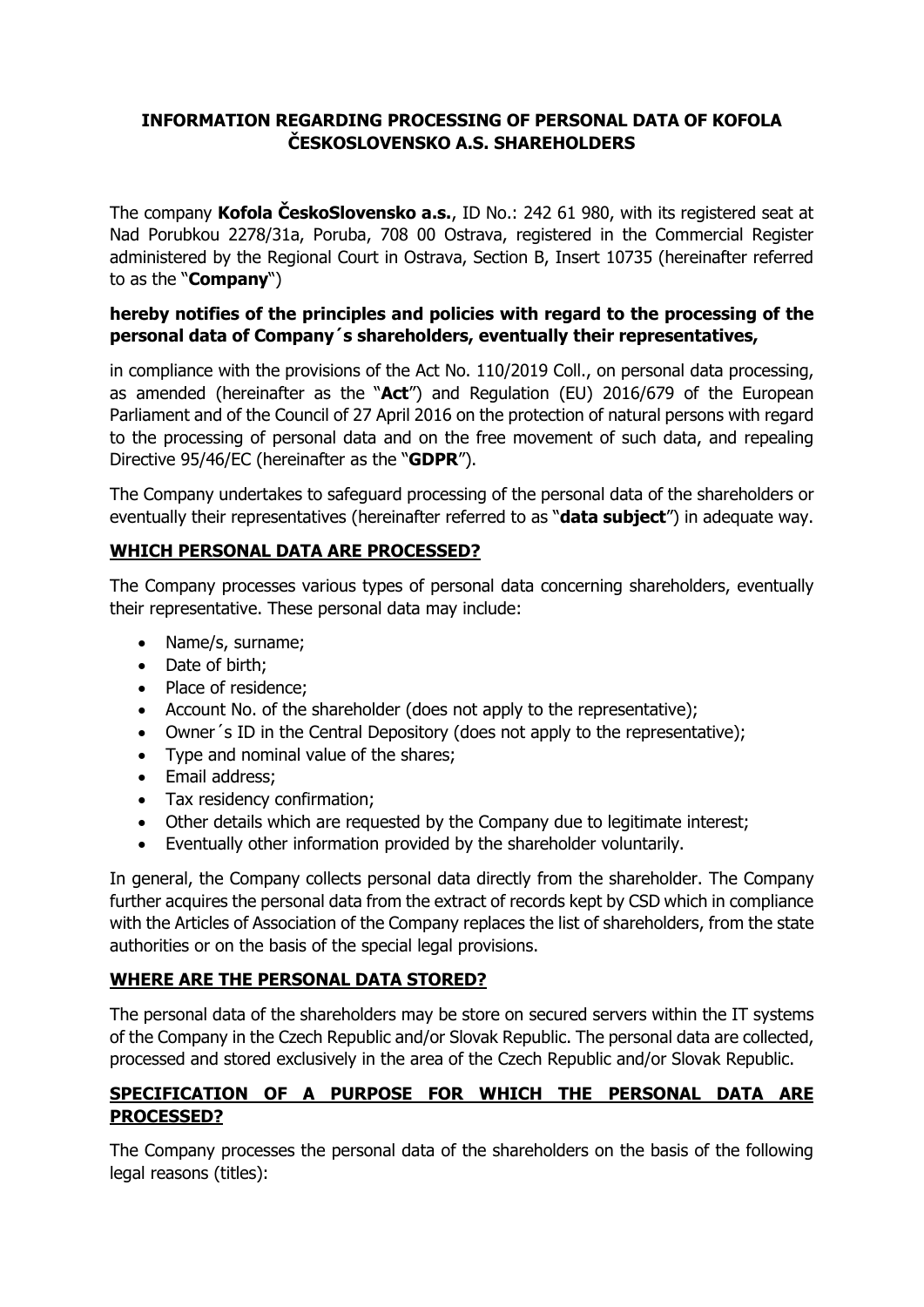- to comply with legal duties;
- legitimate interest of the Company;
- valid consent with personal data processing granted by the shareholder.

## **TO COMPLY WITH THE LEGAL DUTIES**

The Company processes shareholders personal data, eventually personal data of their representatives in connection with execution of rights and obligations arising from the relationship between the Company and the shareholder, in particular for the purposes of attendance of the general meeting of the Company and execution of rights and obligations at the general meeting, dividend pay-out or other purposes laid down by the legal provisions.

Consent of the shareholder or its representative with personal data processing for the purpose of complying with the legal duties is not required.

The Company provides shareholders´ personal data, eventually personal data of their representatives to:

- processors;
- recipients of the personal data, including the state authorities and other entities within execution of rights and obligations laid down by the law;

in particular for the purpose of:

- performance of duties arising out of the Act No. 90/2012 Coll., on commercial corporations (among others other shareholders and third persons in compliance with Section 266 par. 2 of the CC);
- performance of duties arising out of the Act No. 256/2004 Coll., on business activities on the capital market.

Scope of personal data processing and duration of its processing shall not exceed 10 years after termination of participation in the Company, unless stated by the legal provisions otherwise.

### **LEGITIMATE INTEREST**

The title for personal data processing where the legitimate interests/rights of the administrator exceeds interests/rights of the data subject with regard to the adequate expectations of the data subject on the basis of its relation with the administrator.

This includes the cases where consent of the data subject is not required.

In particular, for the following purposes:

Protection of fundamental or other important rights of the Company arising out of the legal provisions for the period laid down by the legal provisions at the latest for 10 years after termination of the participation in the Company.

### **VALID CONSENT ON PERSONAL DATA PROCESSING**

In the event that the Company processes personal data of the shareholder for other purposes that not come within any of the above-mentioned purposes, shall be processed only on the basis of a consent with personal data processing granted by the shareholder that is a reflection of shareholder´s free will and as such constitutes a specific title for such use and handling of personal data.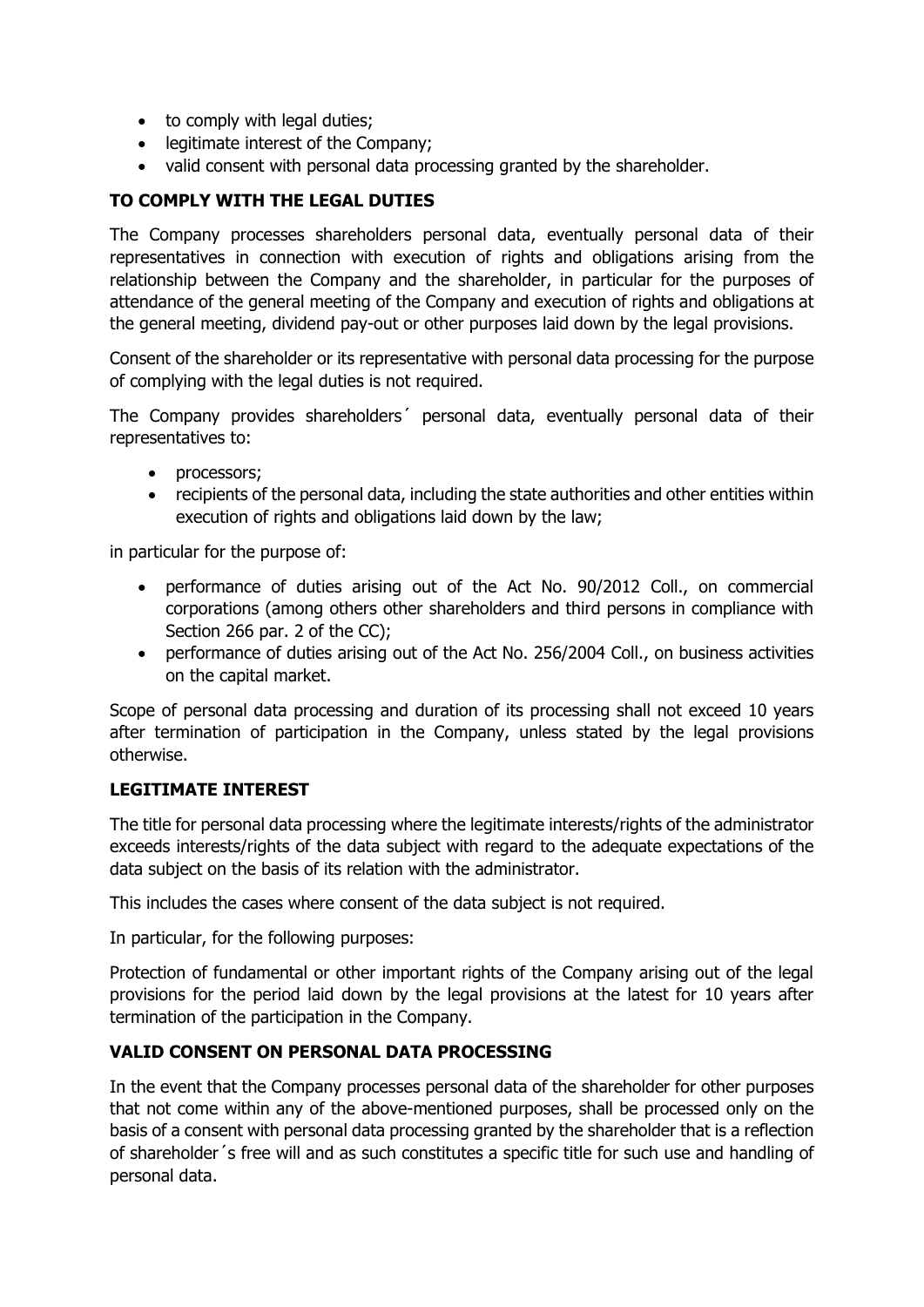Granting of the consent with personal data processing is voluntary and free. Granted consent can be revoked at any time partially or in whole.

# **MEANS OF PERSONAL DATA PROCESSING**

Personal data are processed by automatic means as well as manually and may be disclosed to the employees of the Company, if it is necessary for fulfilment of their work duties, to processors with whom the Company entered into an agreement on personal data processing. The list of processors of personal data shall be provided upon the request of the shareholder.

### **RIGTHS OF THE DATA SUBJECT (i.e. shareholder, shareholder´s representative)**

The shareholder as well as its representative has the right to:

- a) access to its processed personal data, their rectification, erasure or restriction of their processing;
- b) object against the processing;
- c) lodge a complaint with a supervisory authority the Office for personal data protection, Pplk. Sochora 27, P.C. 170 00, Prague 7, [www.uoou.cz;](http://www.uoou.cz/)
- d) withdraw the consent with personal data processing at any time with the effects for the future (if the consent with personal data processing is required);
- e) receive a confirmation from the administrator whether the personal data are or are not processed.
- f) obtain from the administrator without undue delay the rectification of its inaccurate personal data concerning the data subject. With regard to the purposes of processing the data subject has the right to supplementing of incomplete personal data;
- g) to obtain from the administrator the erasure of its personal data concerning the data subject without undue delay (also "the right to be forgotten") and the administrator has the obligation to erase the personal data without undue delay where one of the following exhaustive list of reasons stated by the GDPR applies: a) the personal data are no longer necessary in relation to the purposes for which they were collected or otherwise processed; b) the data subject withdraws consent on which the processing is based and there is no other legal ground for the processing; c) the data subject objects to the processing and there are no overriding legitimate grounds for the processing; d) the personal data have been unlawfully processed; e) the personal data have to be erased for compliance with legal obligation in Union or Member State law to which the administrator is subject; f) the personal data have been collected in relation to the offer of information society services. The details and exemptions from this right are governed by the GDPR;
- h) obtain from the administrator restriction of processing where one of the following applies: a) the accuracy of the personal data is contested by the data subject, for a period enabling the administrator to verify the accuracy of the personal data; b) the processing is unlawful and the data subject opposes the erasure of the personal data and requests the restriction of their use instead; c) the administrator no longer needs the personal data for the purposes of the processing, but they are required by the data subject for the establishment, exercise or defence of legal claims; d) the data subject has objected to processing pending the verification whether the legitimate grounds of the administrator override those of the data subject;
- i) data portability, it means to receive the personal data concerning the data subject which the data subject has provided to an administrator, in a structured, commonly used and machine-readable format and have the right to transmit those data to another